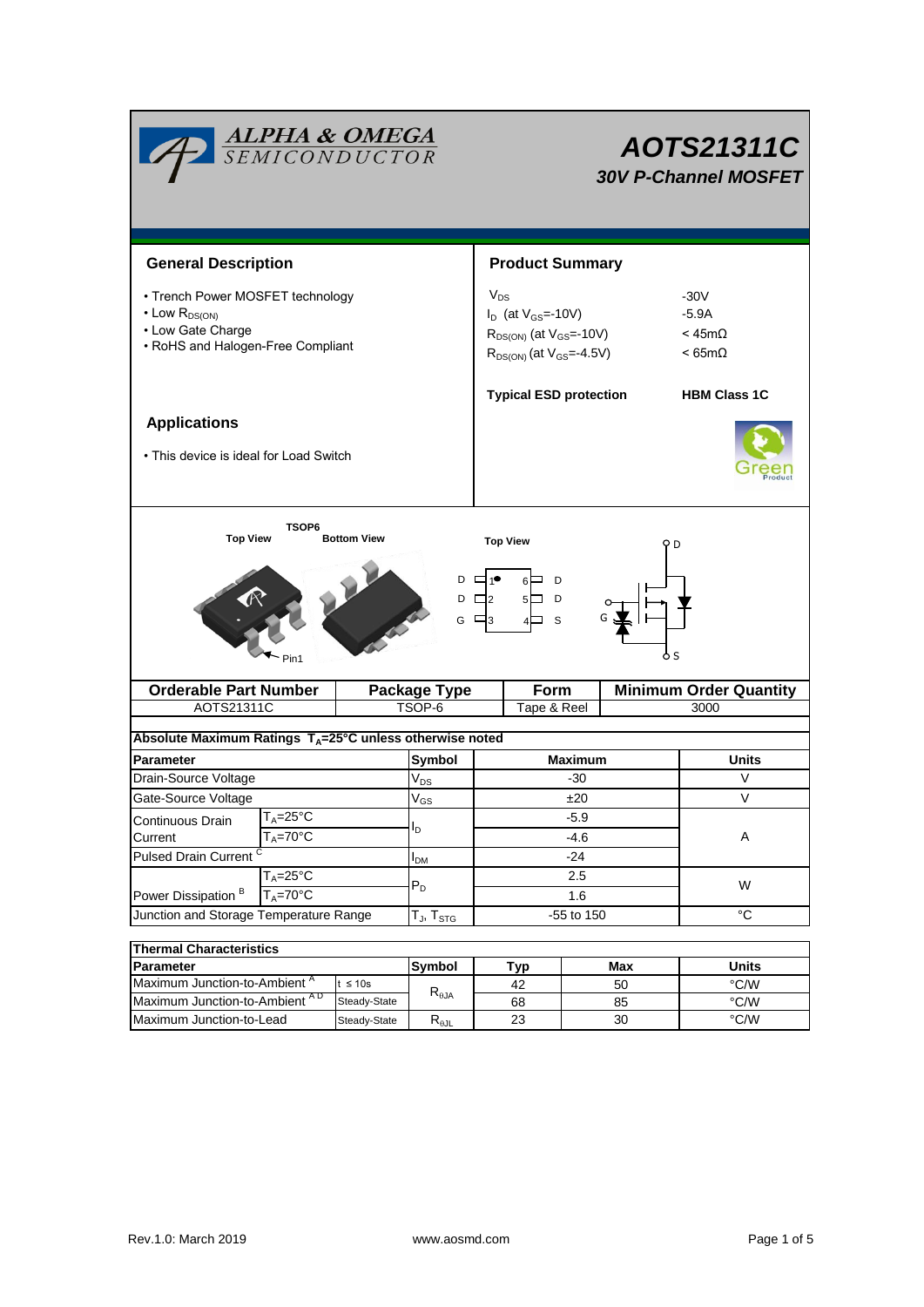

#### **Electrical Characteristics (TJ=25°C unless otherwise noted)**

| <b>Symbol</b>                          | Parameter                             | <b>Conditions</b>                                               |        |        | Max    | <b>Units</b> |  |  |  |
|----------------------------------------|---------------------------------------|-----------------------------------------------------------------|--------|--------|--------|--------------|--|--|--|
| <b>Typ</b><br><b>STATIC PARAMETERS</b> |                                       |                                                                 |        |        |        |              |  |  |  |
| $BV_{DSS}$                             | Drain-Source Breakdown Voltage        | $I_{D} = -250 \mu A$ , $V_{GS} = 0V$                            | $-30$  |        |        | $\vee$       |  |  |  |
| $I_{DSS}$                              | Zero Gate Voltage Drain Current       | $V_{DS}$ =-30V, $V_{GS}$ =0V                                    |        |        | $-1$   | μA           |  |  |  |
|                                        |                                       | $T_{\rm J}$ =55°C                                               |        |        | -5     |              |  |  |  |
| $I_{GSS}$                              | Gate-Body leakage current             | $V_{DS} = 0V$ , $V_{GS} = \pm 20V$                              |        |        | ±10    | μA           |  |  |  |
| $V_{GS(th)}$                           | Gate Threshold Voltage                | V <sub>DS</sub> =V <sub>GS.</sub> I <sub>D</sub> =-250µA        | $-1.2$ | $-1.7$ | $-2.2$ | V            |  |  |  |
| $R_{DS(ON)}$                           | Static Drain-Source On-Resistance     | $V_{GS}$ =-10V, $I_{D}$ =-5.9A                                  |        | 37     | 45     | $m\Omega$    |  |  |  |
|                                        |                                       | $T_{\rm J}$ =125°C                                              |        | 52     | 64     |              |  |  |  |
|                                        |                                       | $V_{GS} = -4.5V$ , $I_D = -5A$                                  |        | 52     | 65     | $m\Omega$    |  |  |  |
| $g_{FS}$                               | <b>Forward Transconductance</b>       | $V_{DS} = -5V$ , $I_{D} = -5.9A$                                |        | 13     |        | S            |  |  |  |
| $V_{SD}$                               | Diode Forward Voltage                 | $I_S = -1A$ , $V_{GS} = 0V$                                     |        | $-0.8$ | $-1$   | V            |  |  |  |
| $\mathsf{I}_\mathsf{S}$                | Maximum Body-Diode Continuous Current |                                                                 |        | $-3$   | A      |              |  |  |  |
|                                        | <b>DYNAMIC PARAMETERS</b>             |                                                                 |        |        |        |              |  |  |  |
| $\mathbf{C}_{\mathsf{iss}}$            | Input Capacitance                     |                                                                 |        | 720    |        | рF           |  |  |  |
| $C_{\rm oss}$                          | <b>Output Capacitance</b>             | $V_{GS}$ =0V, $V_{DS}$ =-15V, f=1MHz                            |        | 80     |        | рF           |  |  |  |
| $\overline{C_{\rm rss}}$               | Reverse Transfer Capacitance          |                                                                 |        | 70     |        | рF           |  |  |  |
| R <sub>g</sub>                         | Gate resistance                       | $f = 1$ MHz                                                     |        | 15     | 25     | Ω            |  |  |  |
|                                        | <b>SWITCHING PARAMETERS</b>           |                                                                 |        |        |        |              |  |  |  |
| $Q_q(10V)$                             | <b>Total Gate Charge</b>              |                                                                 |        | 13.5   | 26     | nC           |  |  |  |
| $Q_g(4.5V)$                            | <b>Total Gate Charge</b>              | $V_{GS}$ =-10V, $V_{DS}$ =-15V, $I_{D}$ =-5.9A                  |        | 6.5    | 13     | nC           |  |  |  |
| $\mathsf{Q}_{\text{gs}}$               | Gate Source Charge                    |                                                                 |        | 2.5    |        | nC           |  |  |  |
| $\mathsf{Q}_{\mathsf{gd}}$             | Gate Drain Charge                     |                                                                 |        | 2.5    |        | пC           |  |  |  |
| $t_{D(on)}$                            | Turn-On DelayTime                     |                                                                 |        | 8.5    |        | ns           |  |  |  |
| $t_r$                                  | Turn-On Rise Time                     | $V_{GS}$ =-10V, $V_{DS}$ =-15V, R <sub>1</sub> =2.54 $\Omega$ , |        | 5      |        | ns           |  |  |  |
| $t_{D(off)}$                           | Turn-Off DelayTime                    | $R_{\text{GEN}} = 3\Omega$                                      |        | 39     |        | ns           |  |  |  |
| $t_f$                                  | Turn-Off Fall Time                    |                                                                 |        | 14.5   |        | ns           |  |  |  |
| $\mathfrak{t}_{\text{rr}}$             | Body Diode Reverse Recovery Time      | $I_F = -5.9A$ , di/dt=500A/ $\mu$ s                             |        | 10     |        | ns           |  |  |  |
| $Q_{rr}$                               | Body Diode Reverse Recovery Charge    | $I_F$ =-5.9A, di/dt=500A/ $\mu$ s                               |        | 13     |        | nC           |  |  |  |

A. The value of  $R_{\theta JA}$  is measured with the device mounted on 1in<sup>2</sup> FR-4 board with 2oz. Copper, in a still air environment with T<sub>A</sub> =25° C. The value in any given application depends on the user's specific board design.

B. The power dissipation  ${\sf P}_{\sf D}$  is based on  ${\sf T}_{\sf J(MAX)}$ =150 $^\circ\,$  C, using  $\leqslant$  10s junction-to-ambient thermal resistance.

C. Repetitive rating, pulse width limited by junction temperature T $_{\rm J(MAX)}$ =150°C. Ratings are based on low frequency and duty cycles to keep

initialT $j=25^\circ$  C.

D. The R<sub>eJA</sub> is the sum of the thermal impedance from junction to lead R<sub>eJL</sub> and lead to ambient.<br>E. The static characteristics in Figures 1 to 6 are obtained using <300µs pulses, duty cycle 0.5% max.<br>F. These curves are

APPLICATIONS OR USE AS CRITICAL COMPONENTS IN LIFE SUPPORT DEVICES OR SYSTEMS ARE NOT AUTHORIZED. AOS DOES NOT ASSUME ANY LIABILITY ARISING OUT OF SUCH APPLICATIONS OR USES OF ITS PRODUCTS. AOS RESERVES THE RIGHT TO IMPROVE PRODUCT DESIGN,FUNCTIONS AND RELIABILITY WITHOUT NOTICE.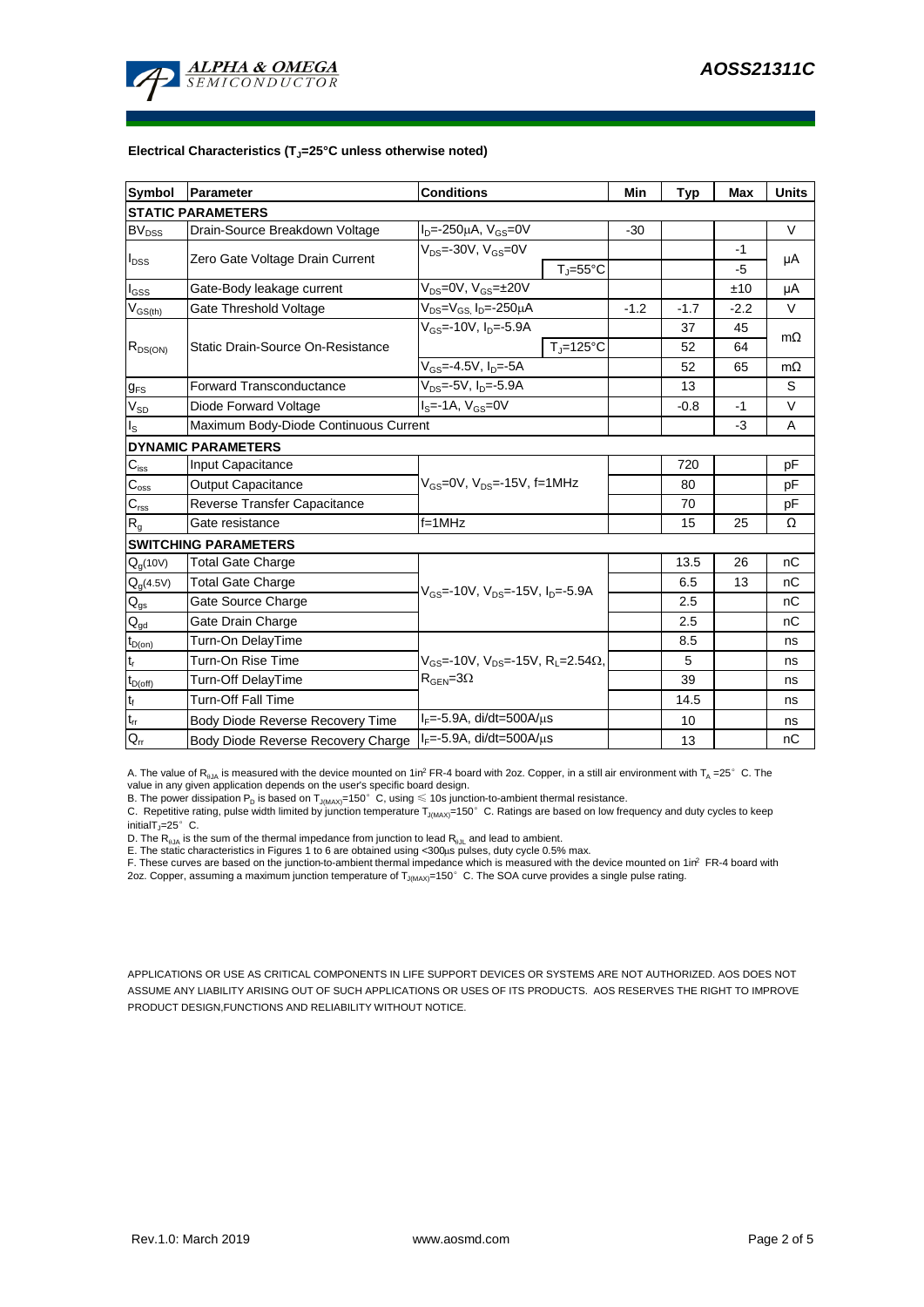

## **TYPICAL ELECTRICAL AND THERMAL CHARACTERISTICS**

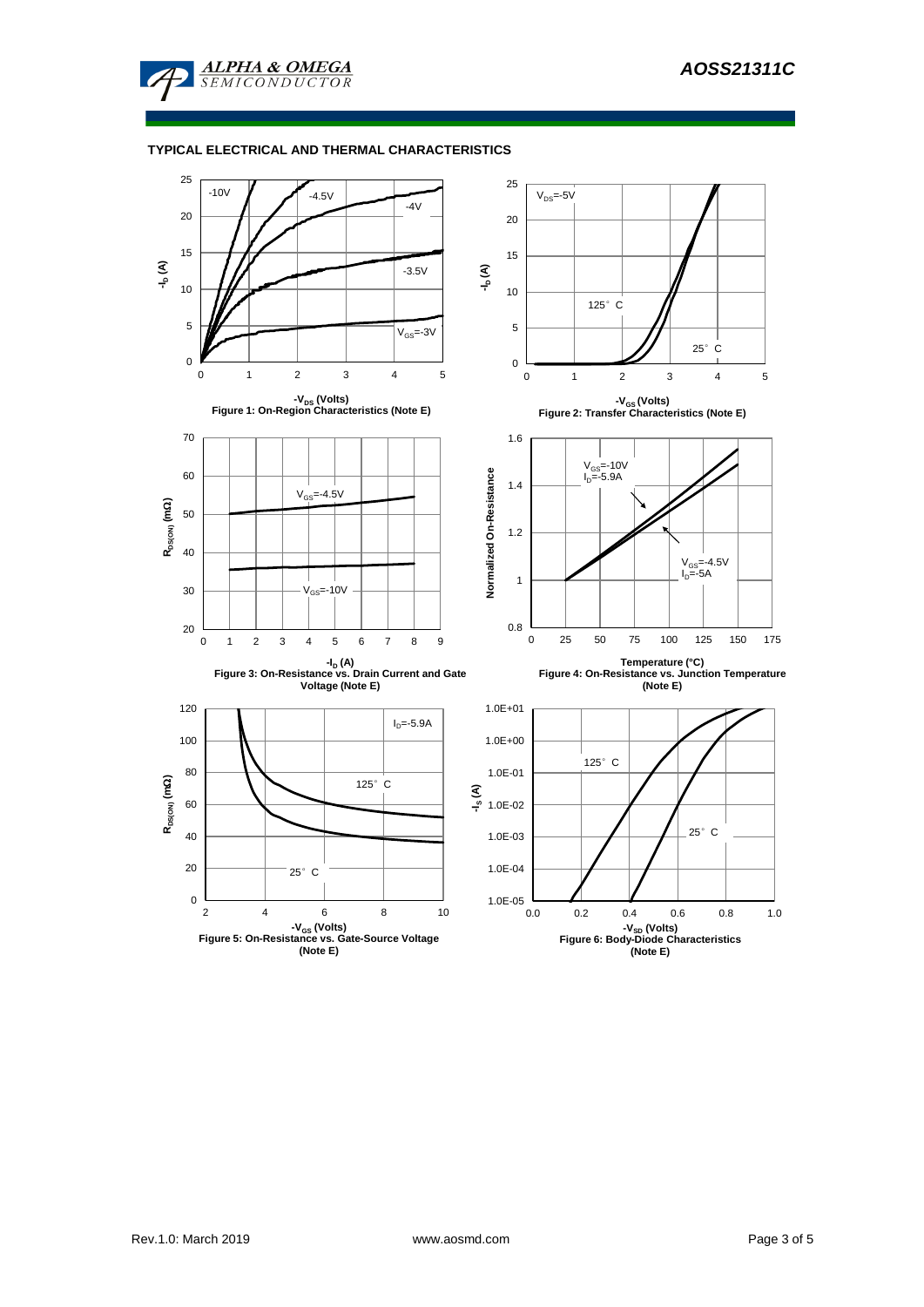

### **TYPICAL ELECTRICAL AND THERMAL CHARACTERISTICS**